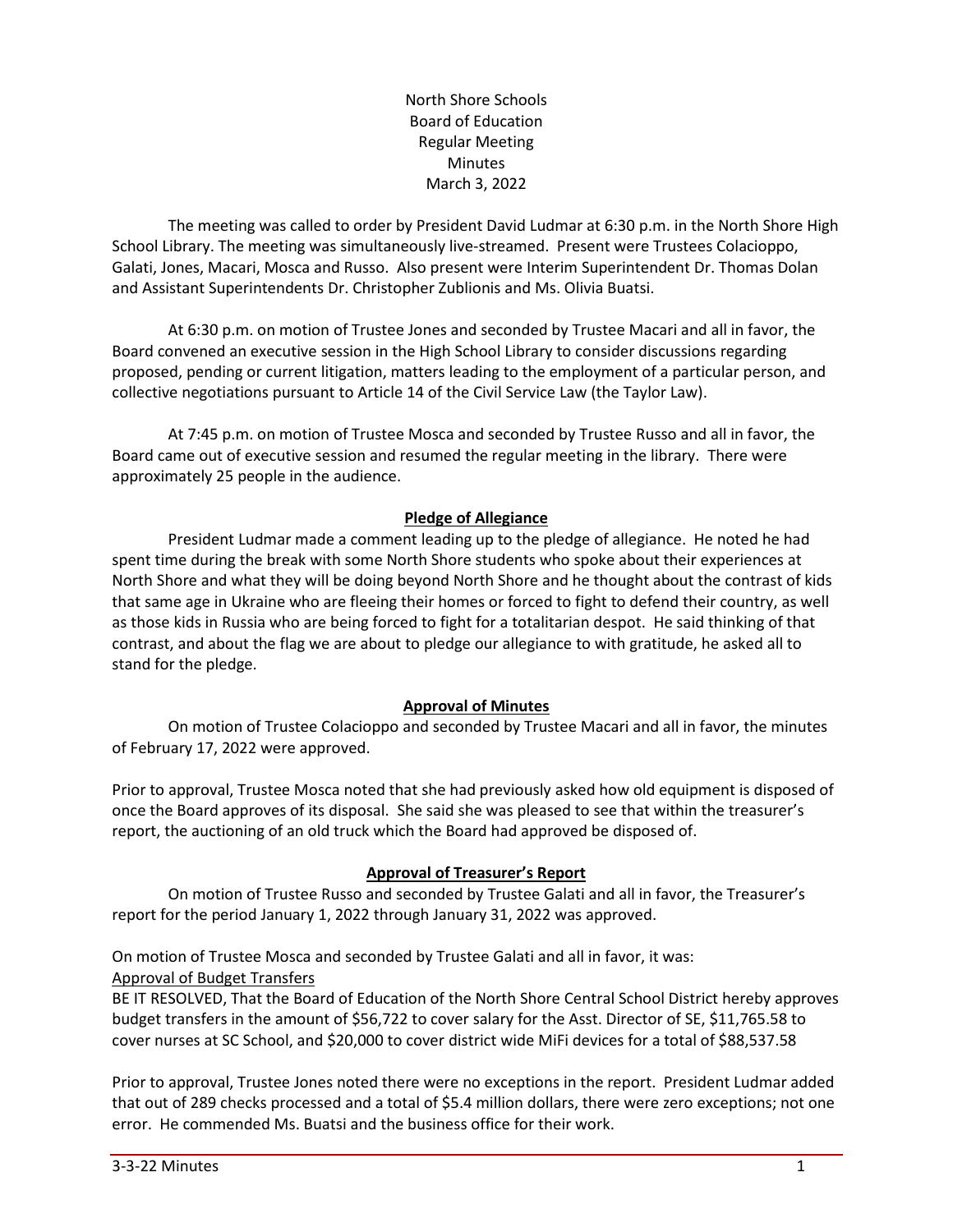On motion of Trustee Jones and seconded by Trustee Galati and all in favor, it was: Acceptance of Claims Audit Report

BE IT RESOLVED, That the Board of Education of the North Shore Central School District hereby accepts the claims audit report for the period January, 2022 as reviewed and submitted by Internal Claims Auditor, Denise Longobardi

# **Report of the Superintendent**

Dr. Dolan reported that all schools are now mask optional and that all have reported that the transition has gone well. He also assured everyone that any issues of intolerance that are brought to his attention will be addressed. He reminded everyone that there are certain regulations in place that will address a student or staff who tests positive for COVID; these are designed to prevent any new outbreaks, or increase the probability of a mask optional environment continuing. He thanked the principals and assistant principals for their continued vigilance and asked everyone to accept their phone calls knowing that they are only trying to keep everyone safe.

Dr. Dolan explained that consistent with our slow return to normal, Parent-Teacher Conferences will be held in a live format. He said he is thrilled to be able to welcome parents back into our buildings and hopes to see many there. He asked that parents review his letter that went out yesterday and offered some detail on the event. He thanked the Federation, again, for working with the district on moving forward in this and other initiatives.

Dr. Dolan reminded everyone to look for news on the High School Musical "Hello Dolly" and encouraged all to purchase a ticket.

Dr. Dolan reported that the Middle School has been informed their application as a "School to Watch" has been approved and they will receive a virtual visit. He commended Ms. Jen Imperiale for all of her work in submitting this application over the summer. He also thanked the entire middle school for doing the work that culminates in such a visit.

Dr. Dolan gave a brief overview of student clubs and activities. Currently there are 129 clubs meeting throughout our schools; some new opportunities for students include a coding club, a mindfulness club and a group that focuses on race, education, and discussion. Music has returned to our halls with ensembles meeting before and after school and both Middle School and High School Masquers programs have returned to the stage. The high school environmental club educated the high school about the influences of the meat industry on the environment and advocated for "Meatless Monday", which now runs in the cafeteria. Students have been able to reconnect in person this school year through opportunities like middle school Dungeons and Dragons Club, the high school chess club, and the high school gamer's club. They've participated in weekly competition and connected with other schools to expand their networks. Community Service is a common thread from the high school through the elementary schools. Service clubs in all the schools have run drives to donate to the local community. Toy drives, food drives, coat drives run by the Glen Head Community Service Club, Middle School Builders Club and High School Interact and Key Club have brought much aid to those in need in our community. From Design Squad at the elementary schools to the LEGO Robotics program in our middle school to the FIRST Robotics program in the high school, our students are surrounded by opportunities to participate in STEM. Students are problem solving through coding, designing, and machining and our robotics programs will compete with their final designs later this spring. Dr. Dolan commended the Coordinator of Extracurricular Activities, Sara LeMar, who is also an excellent Physics teacher at North Shore High School.

Dr. Dolan reported that kindergarten registration is at about the same level at this point as last year and stands at 72.

Finally, Dr. Dolan explained that there will be a budget discussion tonight, and he reminded everyone of where we are in the budget process. He explained that they are still engaged in developing a document that will be brought to the Board on March 24 for their adoption. For now, it remains the "Superintendent's Budget" which means that the Board Is deliberating these proposals right along with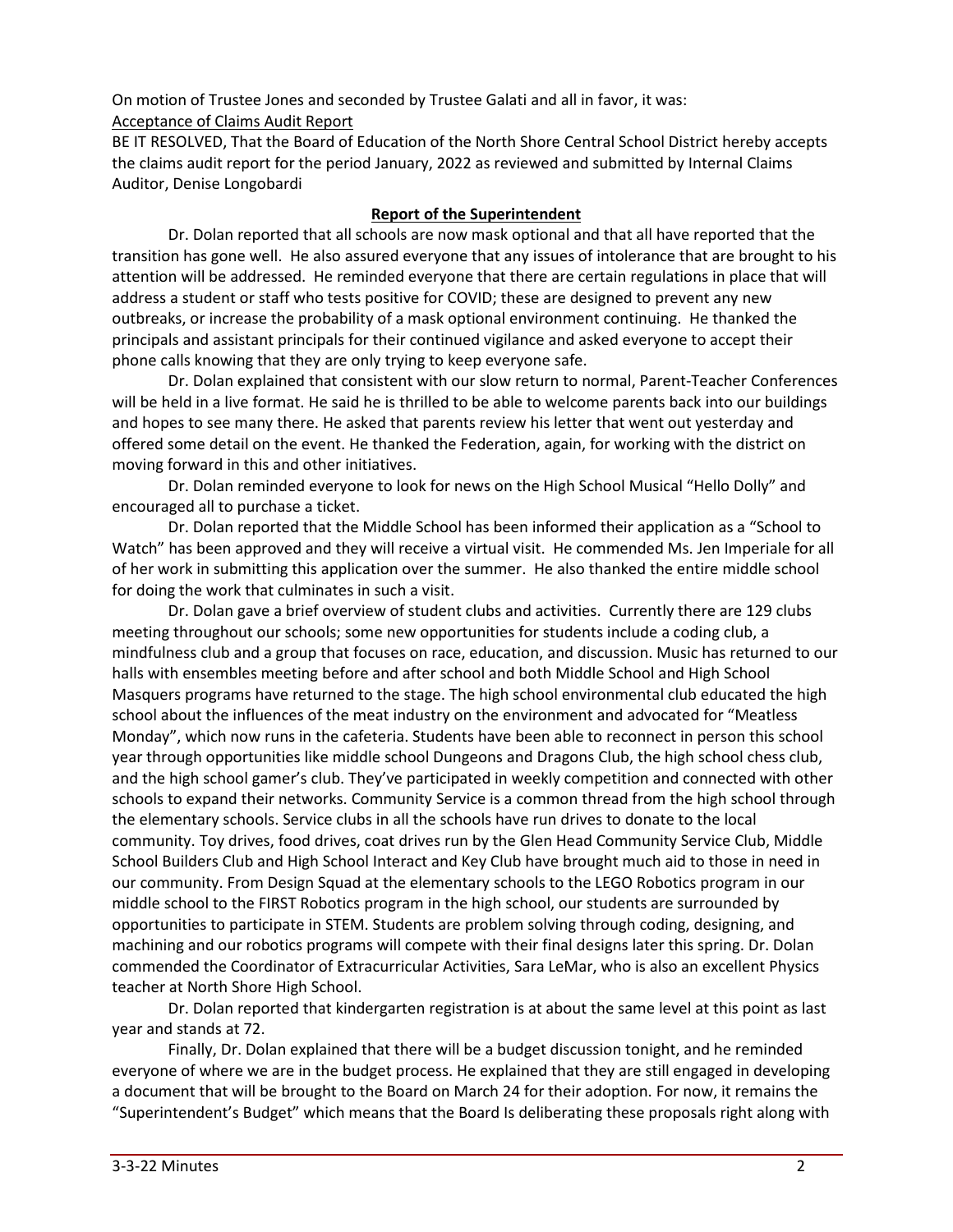the community. He encouraged all to weigh in on our proposals and reiterated it is an iterative and deliberative process, and they will continue to factor in new considerations. Their goal is to develop a document that enjoys broad support and that propels the district's mission forward.

## **Update on the Search for a New Superintendent**

President Ludmar gave an update on the search for a new superintendent. He explained that Dr. Dolan is the interim superintendent, and they are engaged in a process to find a new superintendent which is moving towards conclusion. The Board will be reviewing finalist candidates, holding interviews, and moving towards an appointment in mid-spring. He said they are on target.

# **Report from the SGO**

Co-presidents Noah Glickman and Katie Ditrano reported on events and activities at the high school. The SGO met to discuss plans for the remainder of the school year. A survey to all class and SGO officers was sent to determine dates/times the work best to set a schedule for the remainder of year; the beginning half of the year they planned meetings on a week-by-week basis to be as flexible as possible because of COVID, now they are moving toward a more structured model. Tomorrow the ski club is going to Smuggler's Notch for their first overnight ski trip since COVID; Noah thanked the Board for permitting this. Katie reported that the Latin students returned safely from Rome, and all described what a fantastic experience it was. The SGO has tasked each class to come up with a project that the SGO can sponsor, such as a fundraiser or sports tournament or spirit event. The SGO is hoping to plan a charity fundraiser event to coincide with St. Patrick's Day Spirit Day. There will be an update at the next meeting. Next week is world language week and the world language honor society and teachers are working together to make a great celebration with student created posters, displays, announcements, projects and more; decorations have already been taking over the hallways. Today there was a "super commons" to discuss the senior fashion show. Noah and Katie congratulated five members of the North Shore High School Band who were selected to perform at the New York State Honor Band in Syracuse. Finally, they reported that the high school is planning for sports night and Moving Up Day. The SGO will subsidize the cost of tee shirts for Moving Up Day which will be designed by students.

### **Budget Review**

The Board reviewed the following sections of the budget: Staffing; Commercial Insurance/BOCES Administration; Supervision of Instruction; Employee Benefits; Debt Service; Revenue and Financing Sources.

Prior to beginning the line-by-line discussion Trustee Russo brought up the previous meeting's discussion on cost per student. She explained that a former trustee had posted information regarding costs that are excluded when determining cost per student on the NYSED data website. She recommended residents go on the site to see the comparison. President Ludmar agreed that the website has extensive information and suggested anyone wanting to access it should go to https://data.nysed.gov. President Ludmar explained that finding areas to reduce the budget significantly has been an ongoing challenge. He further explained that when the issue of LIPA was first a concern, Dr. Melnick had brought in a large group of residents to go through the budget to try and find areas where they thought the budget could be reduced. Trustee Russo said she has made many suggestions on how to cut the budget, including cutting administrators, revisiting the FLES program and AP/IB but other Trustees did not agree. She further stated that she believes this budget is unsustainable, it is very difficult for senior citizens to remain, and for young people to buy into these communities, and she thinks we can lower the budget. She said she feels going up to the maximum on the tax cap is problematic and makes the Board look tone deaf and they should go back and sharpen their pencils. President Ludmar has heard several paths to reduce the budget such as closing buildings or increasing class size, but he does not believe that is what the community wants. He went on to say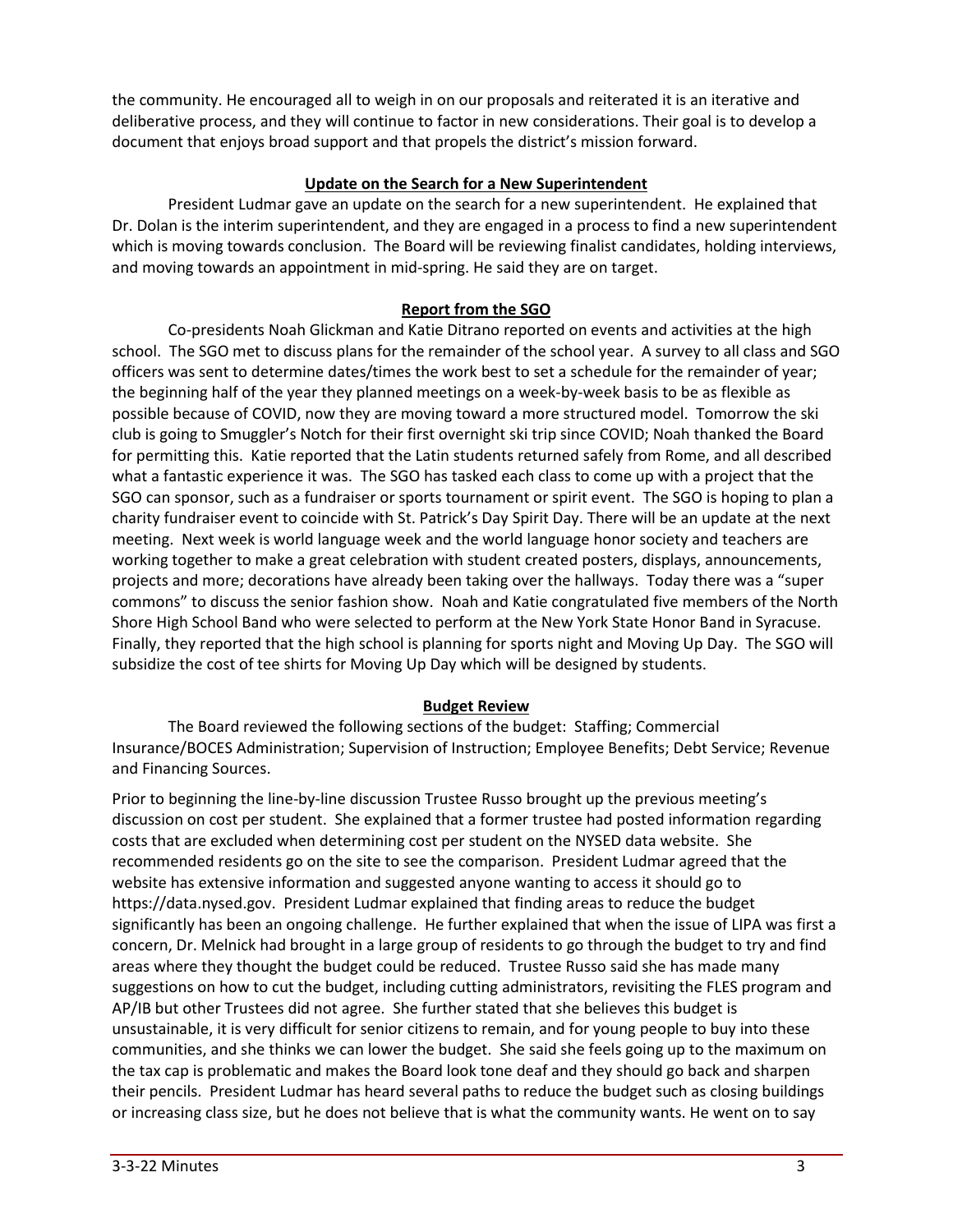that the administration proposed a budget forward with what they believe the schools need, for a community which values education highly, and the Board is undergoing a review of that proposal. The Board looked at the AP/IB program from several different views, including financial. He further stated that the opportunity to go through the budget and cut is always possible and pencils are always sharp. President Ludmar noted that the administrator who was just added, the Assistant Special Education Director, was approved unanimously by the Board. Finally, he said Trustees do not have power as individuals, they only have power when the majority of the Board gets behind a recommendation or suggestion. He also reminded the public that the Board videotapes and livestreams their meetings so everyone can participate in the process.

#### Commercial Insurance/BOCES Administration

The District's general and commercial liabilities as well as BOCES administrative and capital costs are expected to increase between 4-5% next year. The District is a member of the New York Schools Insurance Reciprocal and experiences some protection from the high costs in the commercial insurance market but this year the Business office was informed by NYSIR to expect higher increases next year due to storm related and cyber claims nationwide. The BOCES costs are determined by Nassau BOCES. The increases are mainly due to the rising costs of *health insurance which are passed on to all component districts.*

Trustee Mosca asked to have the refund of split properties clarified. Ms. Buatsi explained this is taxes we collect on properties shared with other towns.

#### Supervision of Instruction

*The Supervision of Instruction budget covers the salaries of the Assistant Superintendent for Instruction, Building Principals, Directors, clerical and secretarial support, professional development, instructional software, as well as expenditures to maintain their offices. This budget includes the cost to reinstate the position of Elementary Assistant Director of Special Education which was eliminated in the 2021-22 budget. The Assistant Superintendent* for Instruction along with the Building Principals and directors are the instructional leaders of the district. They *translate the District's mission and Shared Value Outcomes into programs.*

Questions raised: the addition of the assisted technology and training for twice exceptional students and how it will work; the cost of the IXL program through BOCES, whether it is a benefit and the possible loss of face time with the teacher; the significant decrease in the total budget line for professional development; whether efficiencies can be found in the administrative structure; the cost of BOCES services for test scoring; the decrease and then increase in the special education directors line. Dr. Zublionis, Dr. Dolan and Ms. Buatsi responded to questions. Dr. Zublionis explained that the elementary principals, the elementary director of humanities and himself, decided to move away from the formal involvement in the Teachers' College Reading and Writing Workshop model and move toward more specialized training. He went on to explain that after 10 years with the TC program they feel confident in the literacy program, and this not only cut down on costs, but offers smaller trainings and more professional development. Regarding the twice exceptional and gifted inclusivity training, the goal taken from their meetings, board meetings, and discussions with teachers and parents, was to expand inclusivity of the enrichment program, for helping to diagnose strengths in students, and to work with someone to help them get there. He went on to say they have learned a lot of lessons from individual students who have been helped through BOCES assistive tech and realized many students can be helped through this program, not just those classified. Working with our instructional tech coach, she believes this can benefit all students. Regarding the IXL program, Dr. Zublionis said this program is a benefit, almost all elementary classroom teachers use it, and it is one of the few programs that shows remarkable improvement in some of the more basic skills. He said this is not unique to North Shore, it is across the county. He further stated that it is one of the most well regarded and well used programs. It both helps students reach true mastery and with remediation, is used by many districts and is an impactful program. Dr. Zublionis explained that assessment still happen with the teacher, working oneon-one with students. Regarding the decrease in the budget line Dr. Zublionis explained it is partly due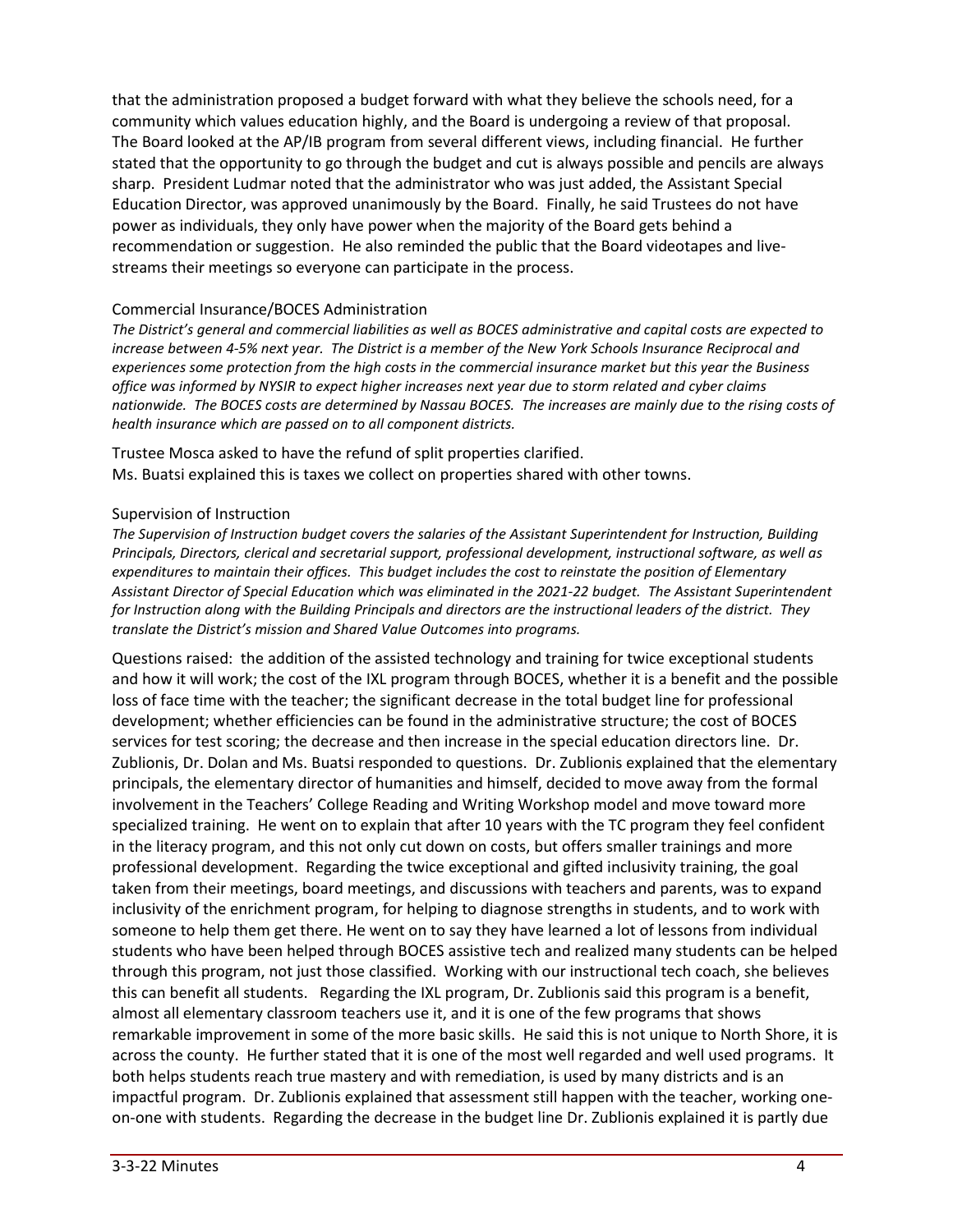to the Teachers' College program, some of the programming has been moved out of that code and into the BOCES code due to state aid funding, and some funding is through building codes for individual conferences. He further explained that there have been some up-front investments for world language, science and math that does not need to be funded at the same level as the groundwork has been laid. Dr. Dolan explained that during the Board's retreat in January they discussed and evaluated different administrative models and it was decided before the budget process was begun, that was not something the Board wished to pursue at this time. Dr. Zublionis explained that the scoring system is not a requirement but offsets the cost of substitutes. Dr. Zublionis explained that the position of Assistant Director of Special Education for Elementary was eliminated in the 20-21 school year which is why there was a decrease in that code that year. It has now been reinstated with the Board's approval of the hiring of a new assistant director. President Ludmar clarified that when the recommendation was made to eliminate the assistant director position, there was an increase in corresponding position roles to cover the responsibilities, however, that did not have the outcome administration was hoping to achieve and it was decided this was the model to go with. The budget transfer made earlier in the evening was to cover the salary of that position as the person has already been hired.

### Employee Benefits

*Employee benefits account for more than 25 percent of the budget. It includes pension costs for teachers,* administrators and teacher assistants in TRS (Teachers' Retirement System); pension costs for all support staff in *ERS (Employee Retirement System); and the District's share of Social Security, Medicare taxes, workers' compensation, unemployment, health, life and dental insurances. The District's contribution rate which is set annually by the Teachers' Retirement System Board is estimated to increase between 10-10.5% of the 2022-23 member payroll. The estimated average employer contribution rate for ERS, (which is set by the NYS Comptroller)* has been lowered form the 2021-22 to 2022-23. The budget shows an increase of \$538,693.66 and a decrease of \$423,513.59 in TRS and ERS liabilities in 2022-23. The employer cost for Social Security and Medicare is projected to increase by \$367,883.04 due to projected contractual salary increases and the projected Social Security wage cap in 2023. Health insurance costs are expected to increase by approximately \$1.4 million next year. This is a result of the NYSHIP Empire Plan rate increase in 2022 as well as projected increases in 2023. The District's cost for *providing health insurance benefits for its active employees increased by more than 10% in 2022.*

President Ludmar noted that this section of the budget is a huge driver with an increase of over \$1.9M alone. Dr. Dolan explained that everyone has seen the rising cost of health insurance. He noted that the costs associated with the pandemic such as masks, testing, test kits, vaccinations, are not actually free, these costs have been passed along. He also explained that the District is not extending benefits beyond what has been done in the past and the costs from the retirement system and health insurance system are bills they get in the mail. He also explained that the increase in costs is passed on to employees in the way of increase in copays. He went on to say employee contribution rates do come up in negotiations. He also explained that new employees, for the last 4-5 years, to the retirement system will be contributing to that system for life.

Trustee Mosca noted that looking back 10 years at the Social Security/Medicare line in the budget it has increased almost \$2M. Ms. Buatsi explained that the limit increases every year and as payroll goes up so does the limit. Ms. Mosca also noted that the District refunds Medicare premiums to retirees. Dr. Dolan explained that because health insurance goes down for retirees they are entitled to a rebate. Trustee Jones asked for an explanation as to why Workers' Comp does not have an administrative component as the other lines in Employee Benefits have. Ms. Buatsi explained that the administrative component in Workers' Compensation would be for employees in the clerical or administrative unit and there are very few claims coming from those employees, so it does not make sense to budget for that.

#### Debt Service

*The District borrows money from financial institutions to build, renovate or purchase large fixed equipment and* pays it back over time. Debt service is this part of the budget covers the principal and interest on serial bonds,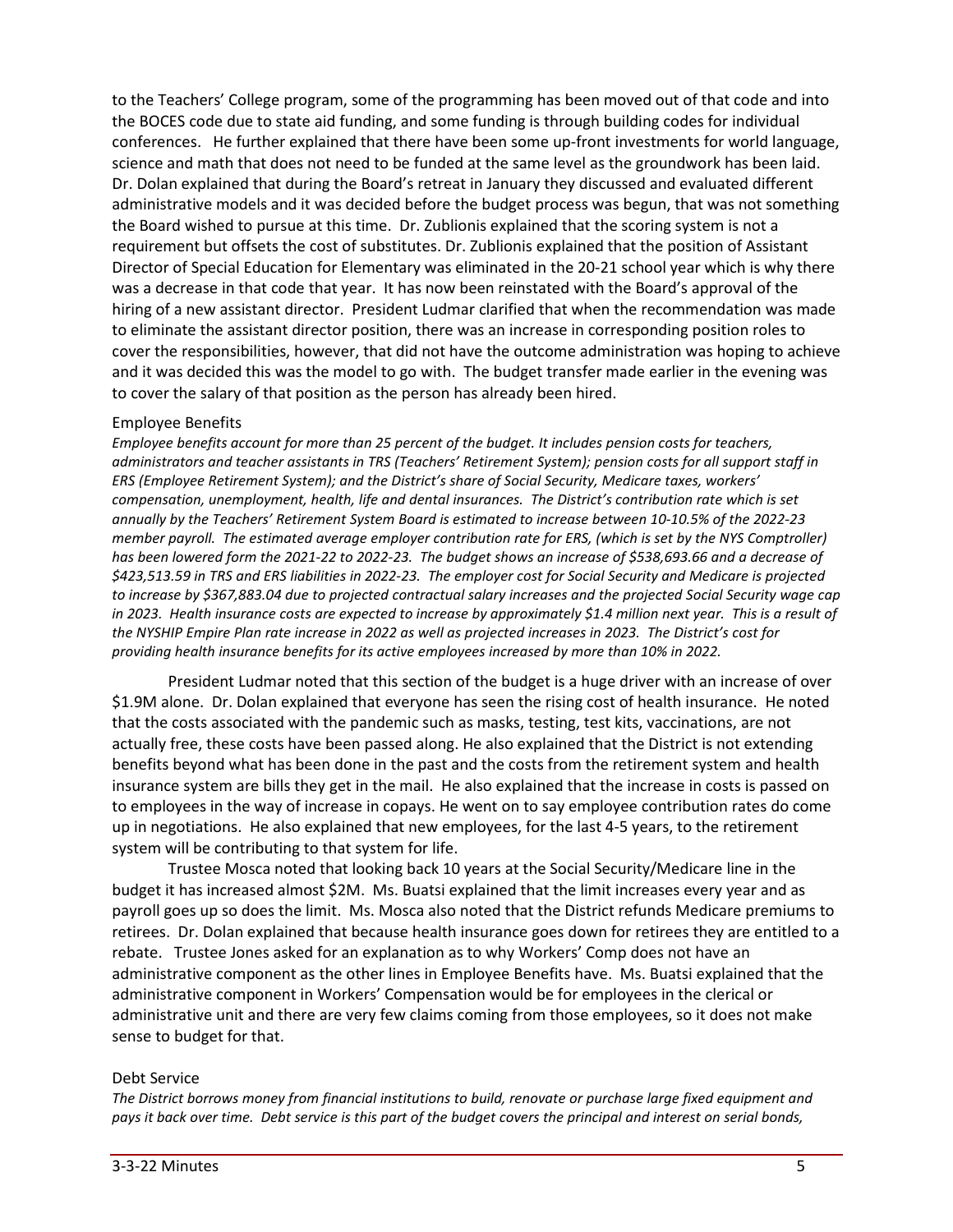interest cost on bond anticipation notes (BANs), and tax anticipates notes (TANs), TANs are short term notes that are used to meet the district's cash flow needs before taxes are collected from the county. This budget includes debt service for permanent financing of Phase I of the 2019 bond projects and interest of BANs for the Phase II projects scheduled to begin in the summer of 2022. In addition, this budget includes \$350,000 to upgrade the infrastructure at the bus depot and install charging stations to convert up to 6 large school buses from diesel to *electric.*

President Ludmar clarified that the upgrade of infrastructure to install charging stations is a proposal at this time.

Dr. Dolan said the budget review has now been complete as every page of the budget, line-byline, has been reviewed by the Board and subjected to questions.

Trustee Jones said she appreciates the whole budget discussion, which actually started last fall with a discussion among Trustees of what the budget priorities would be for the year. She went on to say that is an important starting point and Trustees put a lot of time and thought into how they were going to prioritize the spending of the funds that they have. She thanked the administrators and staff for the time and conversations that got them to this budget and acknowledged her fellow Trustees for the number of hours they put into the meetings, reading every word of every line of the tremendous document.

Dr. Dolan explained that at this point the budget is a recommendation to the Board. The administration starts working on the budget right after priorities are set by the Board by meeting with every administrator. He said the principals and directors have many great ideas that do not make it into the budget. He and Ms. Buatsi start to look at the numbers, some are easy to predict such as rates from ERS, TRS and NYSHIP. Dr. Dolan also noted that Ms. Buatsi is so invested in the lives of the students as few other business officials are. Eventually they will have a document that they can present to the Board. Dr. Dolan further explained that one month ago he presented the proposed budget and since that meeting the Board has been reviewing the proposal line-by-line. Now there is a strong possibility the Board will have a work session to further review how to proceed. There will not be public participation at this work session. On March 24, the budget will be presented to the Board for adoption, and it then becomes the Board's budget for presentation to the community for approval. He noted the school budget is the only municipal budget that is voted on by the community. President Ludmar expressed his gratitude for Dr. Dolan's insight into the process. He went on to say that with the 2% tax cap law, and the limitations that brings, along with benefits that are mandatorily increased by \$1.9M, there is not a lot of flexibility in the budget. He further stated that the approach by the entire administrative team has gotten us to this point and he can see how much work went into this budget, but there is more work to do. He clarified that the work session, which will only be budget review, can have public in attendance to observe, but there will be no public comment at this meeting.

### **Policy Review-9:00 p.m.**

The Board reviewed policies 1000 (Community Relations); 1100 (Public Information Program); 1120/1120-R/1120-E (School District Records); 1130 (Media Relations); 1140 (Distribution of Information); 1220 (Relations with Community Organizations); 1222 (Relations with Booster Organizations). These policies will be presented at the March 24, 2022 Board meeting for adoption.

On motion of Trustee Macari and seconded by Trustee Colacioppo and all in favor, it was: Personnel

### *Amend Appointment-Certified*

BE IT RESOLVED, That the Board of Education of the North Shore Central School District hereby amends the probationary appointment of Stephanie Spy-Palmisano, Elementary, effective September 1, 2021 to end on September 1, 2023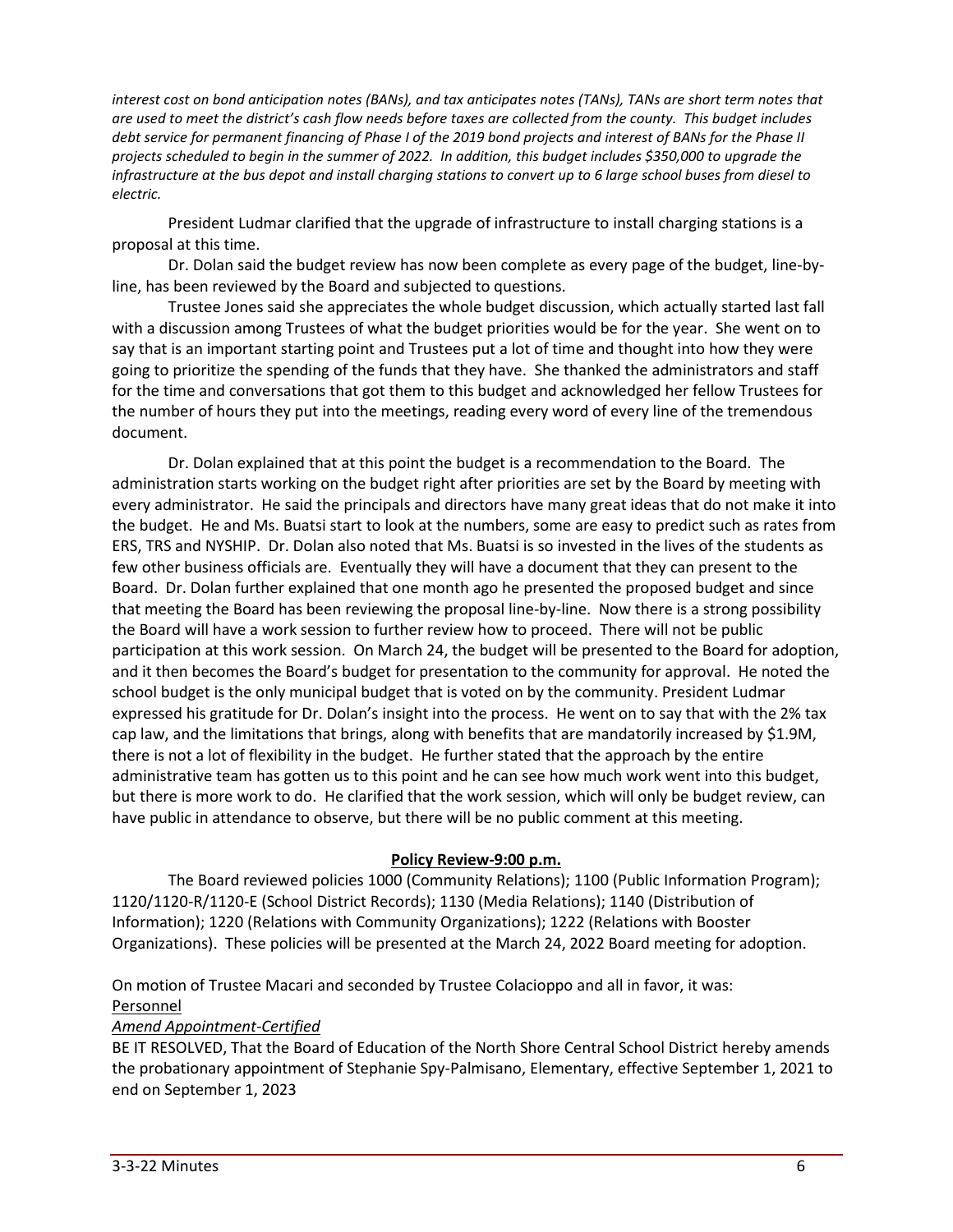# *Family Medical Leave*

BE IT HEREBY RESOLVED, That the Board of Education of the North Shore Central School District approve an unpaid Family and Medical Leave Act ("FMLA") leave of absence for a period of Twelve (12) weeks that will run concurrently with any available paid leave, for employee, Danielle Brennan, Teacher, that includes the period November 8, 2021 through February 11, 2022

## *Leave of Absence for Child Rearing Purposes - Certified*

BE IT HEREBY RESOLVED that the Board of Education of the North Shore Central School District approve a leave of absence for child rearing purposes for Danielle Brennan, Special Education, effective February 14, 2022 through June 30, 2022

## *Regular Substitute (Leave Replacement) Appointments - Certified*

BE IT RESOLVED that the Board of Education of the North Shore Central School District hereby approves a regular substitute (leave replacement) appointment for Katherine Boehm, Elementary, on Step 3 of the MA salary schedule, effective March 3, 2022 through March 24, 2022

BE IT RESOLVED that the Board of Education of the North Shore Central School District hereby approves a regular substitute (leave replacement) appointment for Carol Speranza, Special Education on Step 10 of the MA salary schedule, effective March 3, 2022 through March 24, 2022

BE IT RESOLVED, That the Board of Education of the North Shore Central School District hereby approves a regular substitute (leave replacement) appointment for Nick Pandolfi, Special Education, on Step 1 of the BA salary schedule, effective March 3, 2022 through March 24, 2022

BE IT RESOLVED, that the Board of Education of the North Shore Central School District hereby approves a regular substitute (leave replacement) appointment for Russell Johann, Elementary, on Step 2 of the MA salary schedule, effective March 3, 2022 through March 24, 2022

BE IT RESOLVED that the Board of Education of the North Shore Central School District hereby approves a regular substitute (leave replacement) appointment for Tara DiBernardo, Physical Education, on Step 3 of the MA salary schedule, effective March 3, 2022 through March 18, 2022; and BE IT FURTHER RESOLVED, That the Board of Education of the North Shore Central School District hereby approves a part-time (.5) regular substitute (leave replacement) appointment for Tara DiBernardo, Physical Education on Step 3 of the MA salary scheduled effective March 21, 2022 through June 30, 2022

BE IT RESOLVED, That the Board of Education of the North Shore Central School District hereby approves a part-time (.5) regular substitute (leave replacement) appointment for Kelsey Catalano, Physical Education, on Step 1 of the MA salary schedule, on Step 3 of the MA salary schedule, effective March 3, 2022 through March 18, 2022

# *Resignation - Non-Certified*

BE IT RESOLVED, That the Board of Education of the North Shore Central School District hereby accepts the resignation of Ashley Lis, Senior Clerk Typist, effective January 31, 2022

### *Appointment - Non-Certified*

BE IT RESOLVED, That the Board of Education of the North Shore Central School District hereby approves a provisional appointment for Patricia Barry, Typist Clerk, on Step 11 of the typist clerk salary schedule, effective March 21, 2022

### *Additions to the Per Diem Substitute List*

BE IT RESOLVED, That the Board of Education of the North Shore Central School District hereby approves the addition of Mary Blount, Teacher Substitute, to the per diem substitute list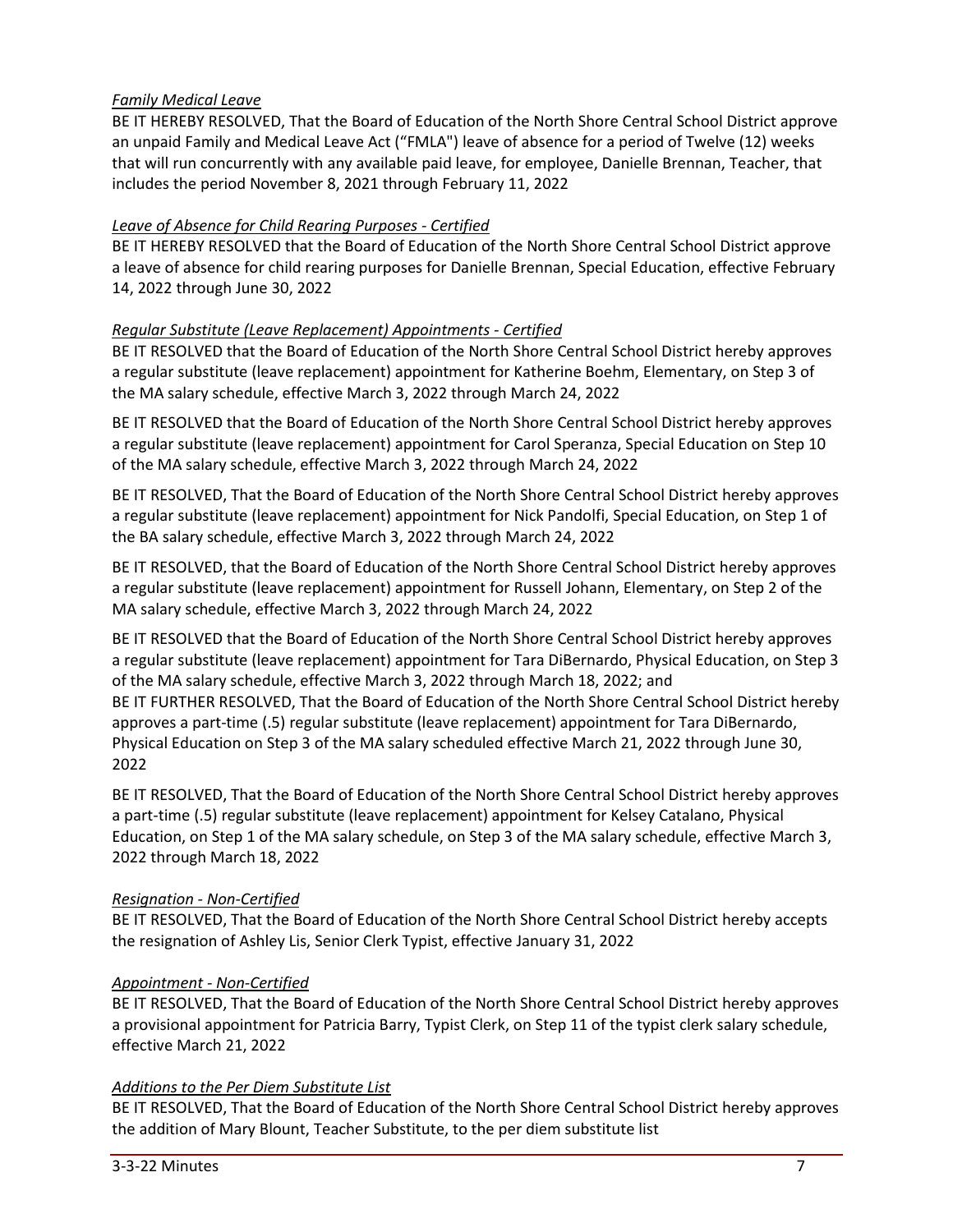### **Comments from the Public-9:15 p.m.**

Jordan Kirker, orthopedic surgeon, spoke against masks and COVID protocols. He gave statistics about the pandemic and why, in his opinion, masks are not helpful. He stated his dissatisfaction with the mask optional plan and the fact that COVID protocols are still possible.

Paul Puskuldjian, Glen Head, commended Trustee Russo for her statements regarding spending in the district. He noted that he previously asked about the spending of COVID relief funds. He received information from Dr. Dolan and Dr. Zublionis, and he did research with members of the district who are happy with the services they received. He encouraged the Board to publicize this information.

Rena Gerasci, Glen Head, said she was watching the meeting at home and wanted to come to show support for Trustee Russo. She thanked her for speaking on behalf of a large part of the community.

Laura Grella, Glen Cove, asked if the district is still spending \$10,000 on contact tracing. Ms. Grella also asked about the IXL program. She said parents are fighting the technology fight and she feels the less time kids use Chromebooks the better. She feels there should not be room in the budget for these Apps.

Katia Armata, Old Brookville, asked why the electric buses are part of the budget, she asked if that can be put forth as a separate proposition. Ms. Armata also asked if there will be any further discussion on the AP/IB program. Dr. Dolan explained that all expenses must go through the budget. He will provide information on the buses to the Board and additional information will be provided to the community at their next meeting on March 24<sup>th</sup>. Regarding the AP/IB program, Dr. Dolan explained that after the second meeting on that subject the Board gave their indication to move forward with these programs.

Natasha Gordon, Sea Cliff, said she is in support of the electric buses. She said in her opinion this is looking at long term spending and it is good for the environment. She went on to say the District has found a way for them to cost the least amount of money and generate income. Ms. Gordon thanked Dr. Dolan for the email about the resolution of lawsuits against the District. She said it was very educational to see that how much we are spending defending lawsuits that we keep winning, especially when we are trying to find ways to save money. President Ludmar noted that we invested in the bus depot several years ago and that has paid for itself and generating income. Trustee Macari added that the bus depot was very controversial originally.

Lisa Cashman, Sea Cliff, noted the current Board members, as well as previous Board members, are very experienced. She heard other speakers say they are not heard however community members are invited to attend meetings twice a month to be heard. She would like to hear proposals of how to save money, not just that the budget is unsustainable with no clear solutions. She went on to say she hopes we as a District have made a commitment to keep the robust opportunities that are provided to all students. She also would like to find ways to cut costs, but in doing so preserve the program in place.

### **9:50 p.m.**

On motion of Trustee Galati and seconded by Trustee Mosca and all in favor, it was: Approval of Emergency Transportation Contract

WHEREAS, Education Law 305(14)(b) authorizes the North Shore Central School District ("District") to enter into an emergency transportation contract, without competitive bidding, for a period not to exceed one month; and

WHEREAS, a certain District student is eligible for transportation to a location outside the District that is serviced by Everywhere Transportation;

NOW THEREFORE, BE IT RESOLVED, that the District hereby approves an emergency contract with Everywhere Transportation, Inc. for the period of March 7, 2022 through April 5, 2022; and BE IT FURTHER RESOLVED, that the Board of Education hereby authorizes the President of the Board of Education to execute the necessary documents to effectuate said Agreement on behalf of the Board of Education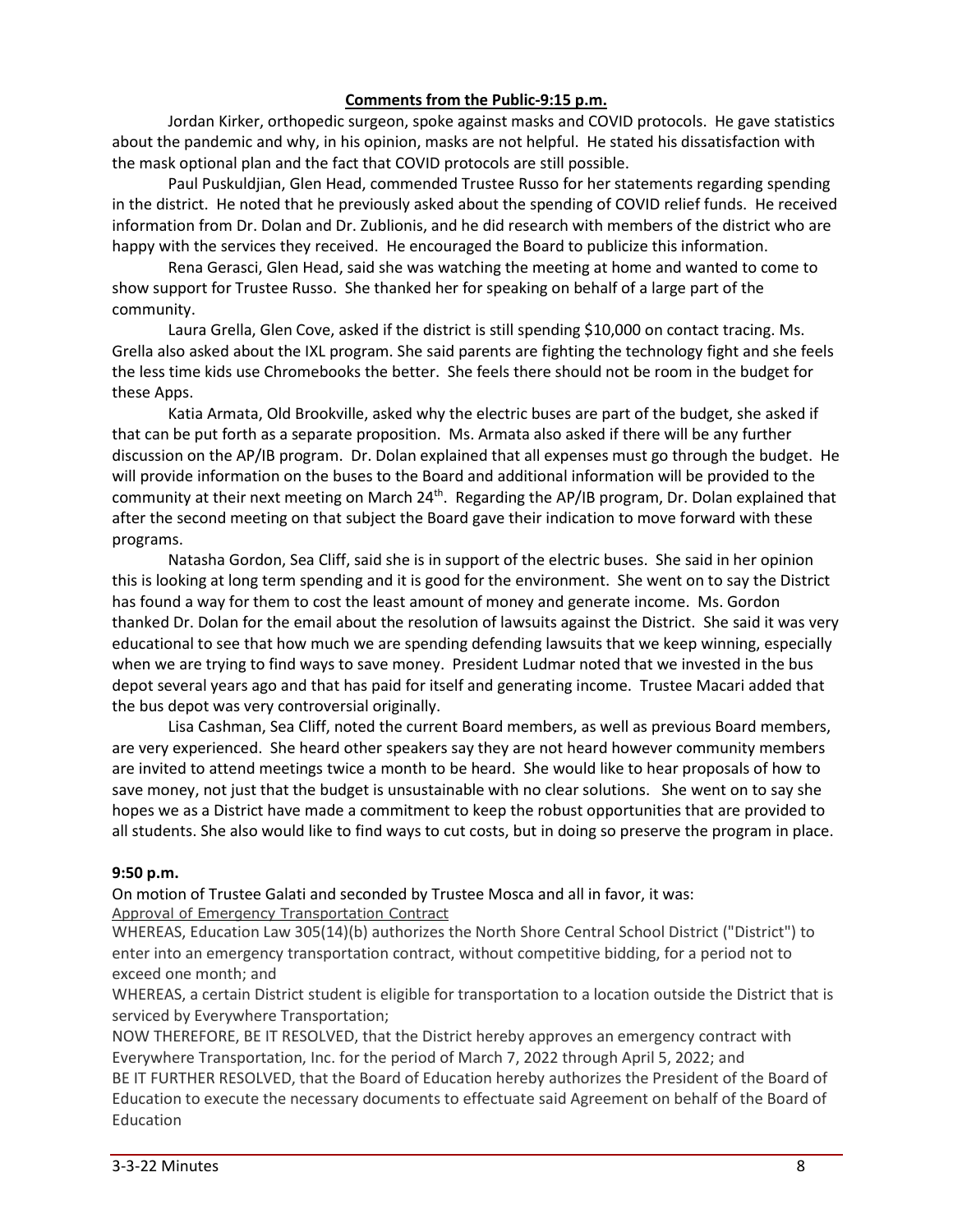# On motion of Trustee Colacioppo and seconded by Trustee Mosca and all in favor, it was: Rejection of Bids for Phase Two Bond Work

WHEREAS, the Board of Education of the North Shore Central School District received and opened bids for Phase Two Bond Work at North Shore High School and Administration Building; and WHEREAS, it has been determined and recommended, after review by the District's Architect, Construction Manager, and the Assistant Superintendent for Business, that there is sufficient and appropriate cause to reject all bids received in connection with Contract One – North Shore High School, Contract Two – North Shore High School Press Box, and Contract Six – North Shore Administration Building, due to budgetary constraints and necessary revisions to the scope of work, and to re-advertise for bids and/or procure services for such work by alternative means, in the best interest of the District; now, therefore

BE IT RESOLVED that, upon the foregoing recommendation, the Board hereby rejects all bids received for the foregoing Contracts, and directs the District's Business Office and Architect to modify, as necessary, the Contracts' specifications and to re-advertise for bids and/or procure services in connection with said Contracts by alternate means, in accordance with Section 103 of the General Municipal Law.

## Award of Bids for Phase Two Bond Work

WHEREAS, the Board of Education of the North Shore Central School District received and opened bids for Phase Two Bond Work at North Shore High School, Glen Head, Glenwood and Sea Cliff Schools; now, therefore

BE IT RESOLVED, that the Board of Education of the North Shore Central School District hereby awards the contracts specified below for Phase two bond work, inclusive of the entire scope of these projects including allowances, to the lowest responsible bidders meeting the specifications, as recommended by MEMASI Design and Savin Engineers, P.C., as follows:

| Contract               | School                  | Contractor                            | <b>Bid</b> |
|------------------------|-------------------------|---------------------------------------|------------|
| Plumbing-3-PC          | Glen Head               | W.H.M. Plumbing & Heating Contractors |            |
|                        |                         | Inc.                                  |            |
|                        |                         | 6H Enterprise Dr.                     |            |
|                        |                         | East Setauket, NY 11733               |            |
|                        |                         | Base Bid                              | \$191,140  |
|                        |                         | <b>Total Award</b>                    | \$191,140  |
| Electrical-3-EC        | Glen Head               | <b>Locust Valley Electric</b>         |            |
|                        |                         | 93 Glen Cove Avenue                   |            |
|                        |                         | Glen Cove, NY 11542                   |            |
|                        |                         | Base Bid                              | \$380,700  |
|                        |                         | <b>Total Award</b>                    | \$380,700  |
|                        |                         |                                       |            |
|                        |                         |                                       |            |
| Plumbing-4-PC          | <b>Glenwood Landing</b> | Hirsch & Company, LLC                 |            |
|                        |                         | 25 North Ferry Road                   |            |
|                        |                         | Shelter Island, NY 11964              |            |
|                        |                         | Base Bid                              | \$263,000  |
|                        |                         | <b>Total Award</b>                    | \$263,000  |
| <b>Electrical 4-EC</b> | <b>Glenwood Landing</b> | <b>Locust Valley Electric</b>         |            |
|                        |                         | 93 Glen Cove Avenue                   |            |
|                        |                         | Glen Cove, NY 11542                   |            |
|                        |                         | Base Bid                              | \$520,000  |
|                        |                         | <b>Total Award</b>                    | \$520,000  |